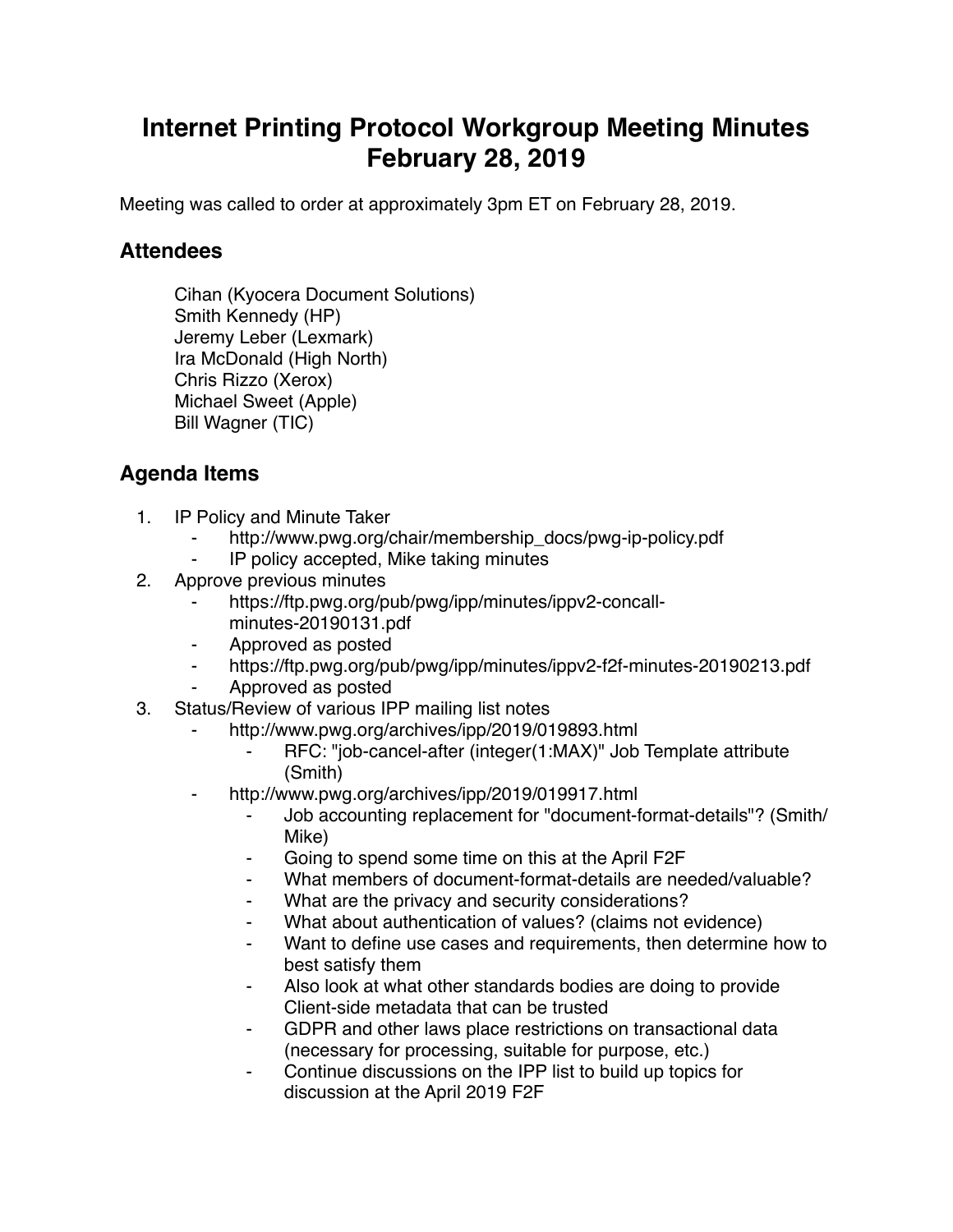- 4. Status of AMSC and ISO liaisons w/ PWG (Paul)
	- ⁃ https://ftp.pwg.org/pub/pwg/general/sc/pwg-sc-call-minutes-20181105.htm
	- https://ftp.pwg.org/pub/pwg/general/sc/pwg-sc-call-minutes-20181217.htm
	- ⁃ See PWG SC minutes from 5 November 2018
	- ⁃ See PWG SC minutes from 17 December 2018
	- ⁃ ISO SG12 is now WG12
	- US national body being formed for WG12, which PWG can create a liaison with
	- Paul attended February 27, 2019 ISO meeting in New York City (report pending)
- 5. Status of IPP Authentication Methods (Smith)
	- ⁃ https://ftp.pwg.org/pub/pwg/ipp/wd/wd-ippauth-20190117-rev.pdf
	- ⁃ Stable draft F2F discussion in February 2019
	- ⁃ PWG Last Call ends today
		- 10 responses, 5 with comments
	- Need to prepare LCRC draft and summary text file, for review at next concall
	- Schedule PWG Formal Vote Q1 2019
- 6. Status of PWG Safe G-Code (Mike)
	- https://ftp.pwg.org/pub/pwg/ipp/wd/wd-pwgsafegcode10-20190114-rev.pdf
	- Stable draft PWG F2F discussion in February 2019
	- ⁃ PWG Last Call ends today
		- ⁃ 9 responses, one with comment
	- ⁃ Need to prepare LCRC draft and summary text file, for review at next concall
	- Schedule PWG Formal Vote Q1 2019
- 7. Status of IPP 3D Printing Extensions v1.1 (Mike)
	- ⁃ https://ftp.pwg.org/pub/pwg/ipp/wd/wd-ipp3d11-20190114-rev.pdf
	- ⁃ IPP WG Last Call completed February 18 with no comments
	- ⁃ Schedule PWG Call for Objections Q1 2019
	- ⁃ Action: Mike to start PWG Call for Objections of IPP 3D v1.1 ending March 28
- 8. Status of IPP Everywhere 1.1 (Mike)
	- https://ftp.pwg.org/pub/pwg/ipp/wd/wd-ippeve11-20190128-rev.pdf
	- ⁃ https://www.pwg.org/archives/ipp/2019/019856.html
	- ⁃ https://www.pwg.org/archives/ipp/2019/019857.html
	- ⁃ Stable draft PWG F2F discussion in February 2019
	- ⁃ Defer IPP WG last call until self-cert is finalized.
	- Schedule PWG Call for Objections Q2 2019
- 9. Status of IPP Everywhere 1.1 Self-Certification Manual 1.1 (Mike)
	- https://ftp.pwg.org/pub/pwg/ipp/wd/wd-ippeveselfcert11-20180704-rev.pdf
	- ⁃ Prototype draft PWG F2F review in February 2019
	- If we use Github to host the PWG website, how to submit printers?
	- ⁃ Consensus Mike to update to separate submission process from self-cert process
	- ⁃ Future stable URL for submissions (backport to 1.0 tools/process)
		- Have durable URL already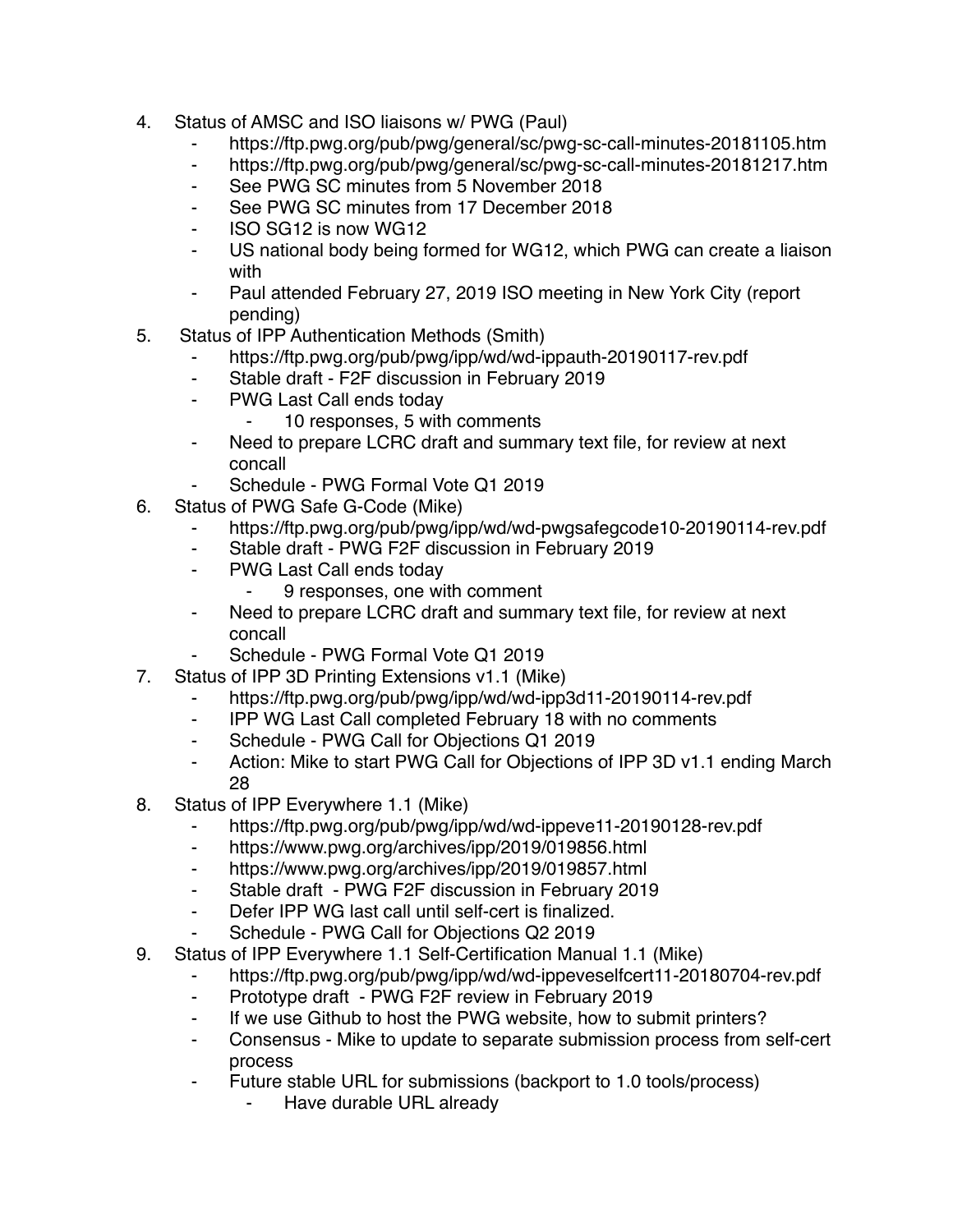- Just need the tool for generating the JSON
- Schedule Stable draft in Q2 2019
- 10. Status of IPP System Service (Ira/Mike)
	- https://ftp.pwg.org/pub/pwg/ipp/wd/wd-ippsystem10-20190130-rev.pdf
	- ⁃ Prototype draft PWG F2F discussion in February 2019
	- Prototyping tasks being tracked as a Github project in "ippserver"
	- Schedule Stable draft in Q2 2019
- 11. Status of MFD Alerts 1.1 (Ira)
	- https://ftp.pwg.org/pub/pwg/ipp/wd/wd-pwgmfdalerts11-20190216-rev.pdf
	- ⁃ Stable draft PWG F2F review in February 2019
	- ⁃ Need to add "changes" sections, will address in WG last call comments
	- ⁃ Action: Mike to start IPP WG Last Call of MFD Alerts 1.1 ending March 14th
	- Schedule PWG Call for Objections in Q2 2019
- 12. Status of IPP Document Object v1.1 (Mike)
	- https://ftp.pwg.org/pub/pwg/ipp/wd/wd-ippdocobject11-20190129-rev.pdf
	- ⁃ Prototype draft PWG F2F review in February 2019
	- ⁃ Next status Stable
	- Need to add DEPRECATED and OBSOLETE terminology definitions
	- Schedule IPP WG Last Call Q1 2019
- 13. Review of IPP Job Extensions v1.1 (Mike)
	- ⁃ https://ftp.pwg.org/pub/pwg/ipp/wd/wd-ippjobext11-20181023-rev.pdf
	- ⁃ Interim draft
	- ⁃ Need to add DEPRECATED and OBSOLETE terminology definitions
	- ⁃ Add Cancel-Jobs, Cancel-My-Jobs, and Close-Job operations to this spec
	- Next status should be Stable
	- Schedule Stable draft and WG Last Call Q1 2019
- 14. Status of IPP Enterprise Printing Extensions v2.0 (formerly IPP Job and Printer Extensions v2) (Smith)
	- ⁃ https://ftp.pwg.org/pub/pwg/ipp/wd/wdippjobprinterext2v20-20190214.docx
	- ⁃ Interim draft PWG F2F review in February 2019
	- Proposal Obsolete original JPS2 entirely (undesirable attributes/ definitions)
	- ⁃ New spec named "IPP Enterprise Printing Extensions v2.0" (note the version)
	- ⁃ New registrations for loose ends
	- job-password not compatible with job storage (because of delayed processing/storage)
		- Intended for PIN/release printing jobs show up as pending-held
		- Need to have another similar operation attribute to password protect stored jobs
	- Also follow-me printing
		- Existing solutions often move jobs to completed before they are printed so that clients don't show them as pending jobs (typically after a short grace period, e.g., 30 seconds)
	- Focus on Enterprise Printing use cases